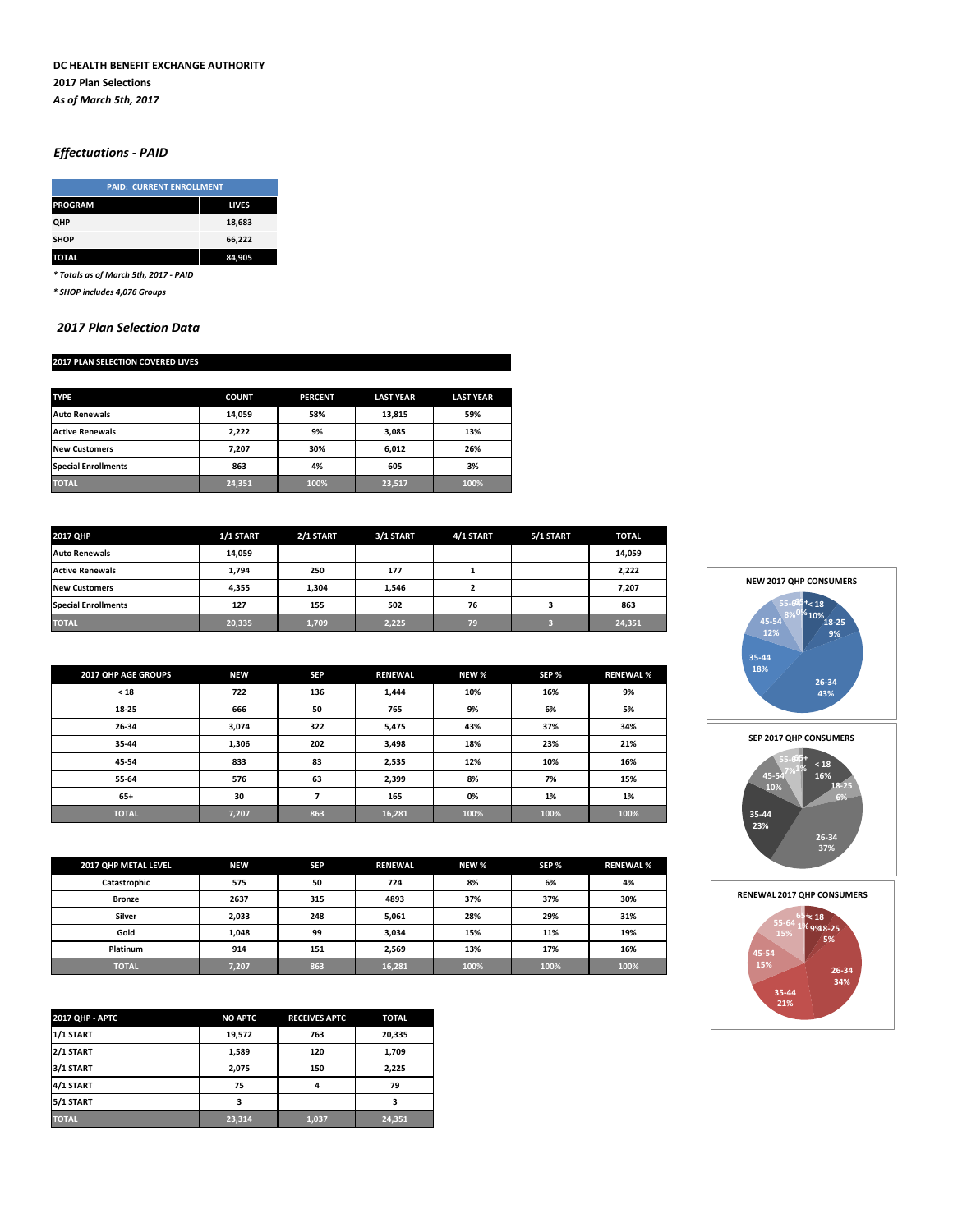| <b>RECEIVES APTC</b>       | <b>NO APTC</b> | <b>RECEIVES APTC</b> | <b>TOTAL</b> | % WITH APTC |
|----------------------------|----------------|----------------------|--------------|-------------|
| <b>Active Renewals</b>     | 13.526         | 533                  | 14,059       | 3.79%       |
| <b>Auto Renewals</b>       | 2,137          | 85                   | 2,222        | 3.83%       |
| <b>New Customers</b>       | 6,866          | 341                  | 7,207        | 4.73%       |
| <b>Special Enrollments</b> | 785            | 78                   | 863          | 9.04%       |
| <b>TOTAL</b>               | 23,314         | 1,037                | 24,351       | 4.45%       |

| <b>CSR METAL LEVEL</b> | <b>TOTAL</b> |
|------------------------|--------------|
| <b>Bronze</b>          | 51           |
| <b>Silver</b>          | 306          |
| Gold                   |              |
| Platinum               | O            |
| <b>TOTAL</b>           | 358          |

| % OF APTC TAKEN      | <b>AUTO RENEWAL</b> | <b>ACTIVE RENEWAL NEW CUSTOMER</b> |     | <b>SEP</b> | <b>TOTAL</b> |
|----------------------|---------------------|------------------------------------|-----|------------|--------------|
| <b>LESS THAN 85%</b> | 33                  | 10                                 | 14  |            | 64           |
| <b>EXACTLY 85%</b>   | 12                  |                                    | 102 | n          | 122          |
| MORE THAN 85%        | 452                 | 64                                 | 193 | 45         | 754          |
| <b>UNKNOWN</b>       | 36                  |                                    | 32  | 20         | 97           |
| <b>TOTAL</b>         | 533                 | 85                                 | 341 | 78         | 1,037        |

| % OF APTC TAKEN      | <b>AUTO RENEWAL</b> | <b>ACTIVE RENEWAL</b> | <b>NEW CUSTOMER</b> | <b>SEP</b> | <b>TOTAL</b> |
|----------------------|---------------------|-----------------------|---------------------|------------|--------------|
| <b>LESS THAN 85%</b> | 6%                  | 12%                   | 4%                  | 9%         | 6%           |
| <b>EXACTLY 85%</b>   | 2%                  | 2%                    | 30%                 | 8%         | 12%          |
| MORE THAN 85%        | 85%                 | 75%                   | 57%                 | 58%        | 73%          |
| <b>UNKNOWN</b>       | 7%                  | 11%                   | 9%                  | 26%        | 9%           |
| <b>TOTAL</b>         | 100%                | 100%                  | 100%                | 100%       | 100%         |

# *Contact Center Statistics*

| <b>OE CALL CENTER STATS</b> | OE1    | OE <sub>2</sub> | OE3    | OE4    |
|-----------------------------|--------|-----------------|--------|--------|
| <b>Calls Received</b>       | 86,632 | 56.415          | 52,886 | 47,182 |
| <b>Calls Answered</b>       | 58.089 | 42.649          | 47,351 | 41,796 |
| <b>Calls Abandoned</b>      | 26,869 | 13.233          | 3,418  | 5,386  |
| <b>Wait Time (Minutes)</b>  | 10.4   | 8.7             | 1.5    | 1.9    |
| <b>Talk Time (Minutes)</b>  | 10.7   | 12.2            | 11.4   | 10.5   |
| <b>Abandonment Rate</b>     | 31%    | 23%             | 6%     | 11%    |

| <b>DEADLINE DAY STATS</b>  | 12/23/2013 | 12/15/2014 | 12/15/2015 | 12/15/2016 |
|----------------------------|------------|------------|------------|------------|
| <b>Calls Received</b>      | 2,169      | 2,217      | 1.905      | 1,556      |
| <b>Calls Answered</b>      | 491        | 951        | 1,422      | 1,259      |
| <b>Calls Abandoned</b>     | 1.594      | 1,236      | 437        | 281        |
| <b>Wait Time (Minutes)</b> | 25.5       | 32.6       | 7.2        | 5.6        |
| <b>Talk Time (Minutes)</b> | 14.3       | 16.2       | 15.2       | 16.3       |
| <b>Abandonment Rate</b>    | 73%        | 56%        | 23%        | 18%        |

| <b>FINAL DAY STATS</b>     | 3/31/2014 | 2/15/2015 | 1/31/2016 | 1/31/2017 |
|----------------------------|-----------|-----------|-----------|-----------|
| <b>Calls Received</b>      | 4.419     | 748       | 932       | 1.552     |
| <b>Calls Answered</b>      | 761       | 555       | 803       | 1.104     |
| <b>Calls Abandoned</b>     | 3.382     | 187       | 111       | 442       |
| <b>Wait Time (Minutes)</b> | 24.4      | 10.3      | 2.9       | 8.9       |
| <b>Talk Time (Minutes)</b> | 15.9      | 22.0      | 14.8      | 18.0      |
| <b>Abandonment Rate</b>    | 77%       | 25%       | 12%       | 28%       |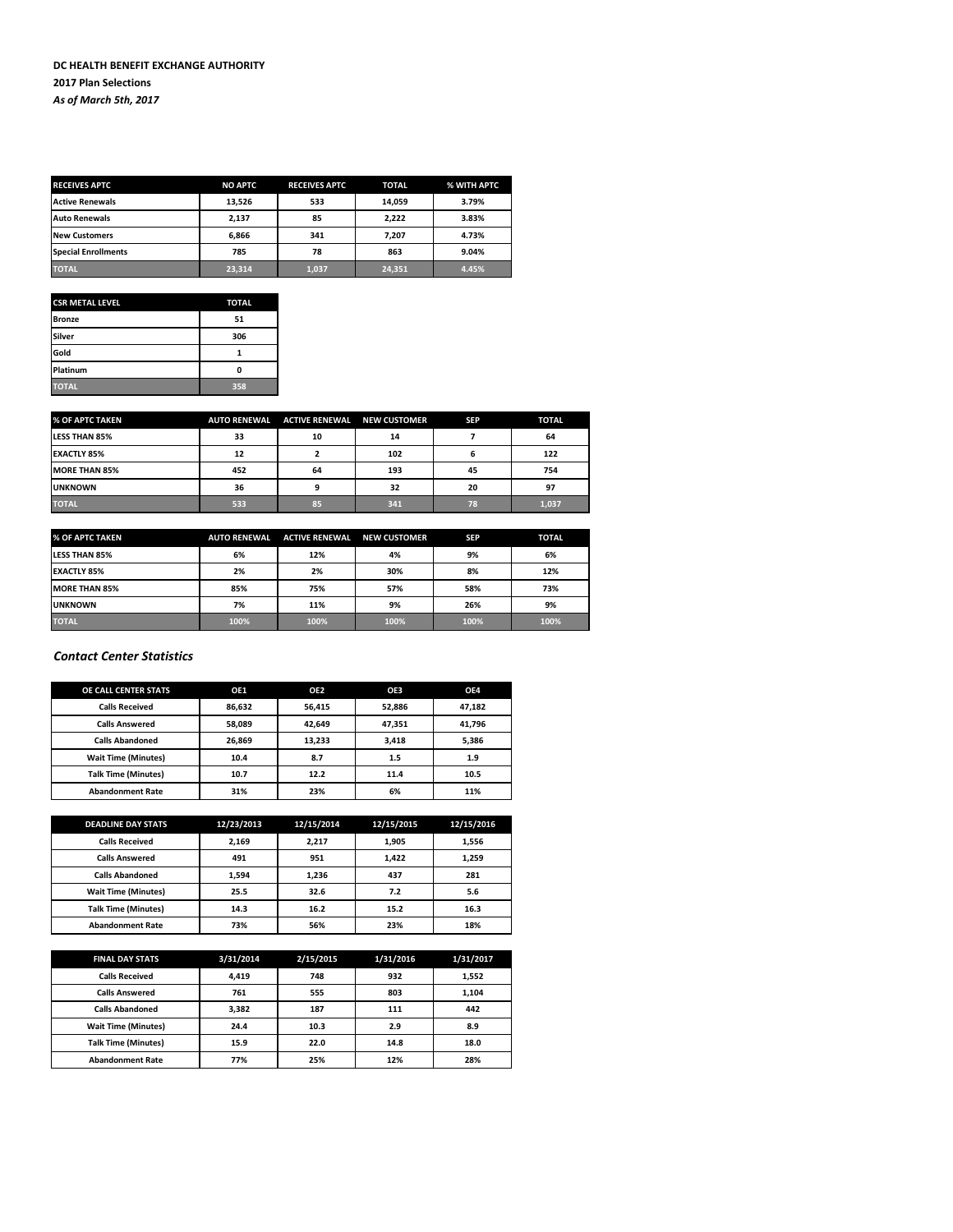#### **DC HEALTH BENEFIT EXCHANGE AUTHORITY 2017 Effectuations** *As of March 5th, 2017*

# *2017 Effectuated Covered Lives*

| 2017 OHP                   | 1/1 START | 2/1 START | 3/1 START | 4/1 START | <b>TOTAL</b> |
|----------------------------|-----------|-----------|-----------|-----------|--------------|
| <b>Auto Renewals</b>       | 12.133    |           |           |           | 12,133       |
| <b>Active Renewals</b>     | 1.712     | 243       | 154       |           | 2,110        |
| <b>New Customers</b>       | 3.092     | 1.046     | 669       |           | 4,808        |
| <b>Special Enrollments</b> | 103       | 94        | 173       |           | 373          |
| <b>TOTAL</b>               | 17,040    | 1,383     | 996       |           | 19,424       |

| 2017 QHP AGE GROUPS | <b>NEW</b> | <b>SEP</b>     | <b>RENEWAL</b> | NEW % | SEP % | <b>RENEWAL %</b> |
|---------------------|------------|----------------|----------------|-------|-------|------------------|
| < 18                | 478        | 74             | 1,293          | 10%   | 20%   | 9%               |
| 18-25               | 408        | 21             | 652            | 8%    | 6%    | 5%               |
| 26-34               | 2,062      | 119            | 4,602          | 43%   | 32%   | 32%              |
| 35-44               | 911        | 87             | 3,104          | 19%   | 23%   | 22%              |
| 45-54               | 543        | 40             | 2,272          | 11%   | 11%   | 16%              |
| 55-64               | 397        | 30             | 2,201          | 8%    | 8%    | 15%              |
| $65+$               | 9          | $\overline{2}$ | 119            | 0%    | 1%    | 1%               |
| <b>TOTAL</b>        | 4,808      | 373            | 14,243         | 100%  | 100%  | 100%             |

| 2017 QHP METAL LEVEL | <b>NEW</b> | <b>SEP</b> | <b>RENEWAL</b> | NEW % | SEP % | <b>RENEWAL%</b> |
|----------------------|------------|------------|----------------|-------|-------|-----------------|
| Catastrophic         | 294        | 12         | 608            | 6%    | 3%    | 4%              |
| <b>Bronze</b>        | 1558       | 132        | 4210           | 32%   | 35%   | 30%             |
| Silver               | 1,466      | 103        | 4,383          | 30%   | 28%   | 31%             |
| Gold                 | 778        | 52         | 2,709          | 16%   | 14%   | 19%             |
| Platinum             | 712        | 74         | 2,333          | 15%   | 20%   | 16%             |
| <b>TOTAL</b>         | 4,808      | 373        | 14,243         | 100%  | 100%  | 100%            |

| <b>2017 QHP - APTC</b> | <b>NO APTC</b> | <b>RECEIVES APTC</b> | <b>TOTAL</b> |
|------------------------|----------------|----------------------|--------------|
| 1/1 START              | 16,357         | 683                  | 17.040       |
| 2/1 START              | 1,283          | 100                  | 1.383        |
| 3/1 START              | 927            | 69                   | 996          |
| 4/1 START              | 4              |                      |              |
| <b>TOTAL</b>           | 18,571         | 853                  | 19,424       |

| <b>RECEIVES APTC</b>       | <b>NO APTC</b> | <b>RECEIVES APTC</b> | <b>TOTAL</b> | % WITH APTC |
|----------------------------|----------------|----------------------|--------------|-------------|
| <b>Active Renewals</b>     | 11,639         | 494                  | 12,133       | 4.07%       |
| <b>Auto Renewals</b>       | 2.029          | 81                   | 2.110        | 3.84%       |
| <b>New Customers</b>       | 4.572          | 236                  | 4.808        | 4.91%       |
| <b>Special Enrollments</b> | 331            | 42                   | 373          | 11.26%      |
| <b>TOTAL</b>               | 18,571         | 853                  | 19,424       | 4.59%       |

| <b>CSR METAL LEVEL</b> | <b>TOTAL</b> |
|------------------------|--------------|
| <b>Bronze</b>          | 24           |
| Silver                 | 243          |
| Gold                   |              |
| Platinum               | n            |
| <b>TOTAL</b>           | 268          |

| % OF APTC TAKEN      | <b>AUTO RENEWAL</b> | <b>ACTIVE RENEWAL</b> | <b>NEW CUSTOMER</b> | <b>SEP</b> | <b>TOTAL</b> |
|----------------------|---------------------|-----------------------|---------------------|------------|--------------|
| <b>LESS THAN 85%</b> | 31                  | 10                    |                     |            | 52           |
| <b>EXACTLY 85%</b>   | 12                  |                       | 71                  |            | 88           |
| <b>MORE THAN 85%</b> | 419                 | 61                    | 137                 | 25         | 642          |
| <b>UNKNOWN</b>       | 32                  |                       | 20                  | 11         | 71           |
| <b>TOTAL</b>         | 494                 | 81                    | 236                 | 42         | 853          |

| % OF APTC TAKEN      | <b>AUTO RENEWAL</b> | <b>ACTIVE RENEWAL</b> | <b>NEW CUSTOMER</b> | <b>SEP</b> | <b>TOTAL</b> |
|----------------------|---------------------|-----------------------|---------------------|------------|--------------|
| <b>LESS THAN 85%</b> | 6%                  | 12%                   | 3%                  | 7%         | 6%           |
| <b>EXACTLY 85%</b>   | 2%                  | 2%                    | 30%                 | 7%         | 10%          |
| <b>MORE THAN 85%</b> | 85%                 | 75%                   | 58%                 | 60%        | 75%          |
| <b>UNKNOWN</b>       | 6%                  | 10%                   | 8%                  | 26%        | 8%           |
| <b>TOTAL</b>         | 100%                | 100%                  | 100%                | 100%       | 100%         |